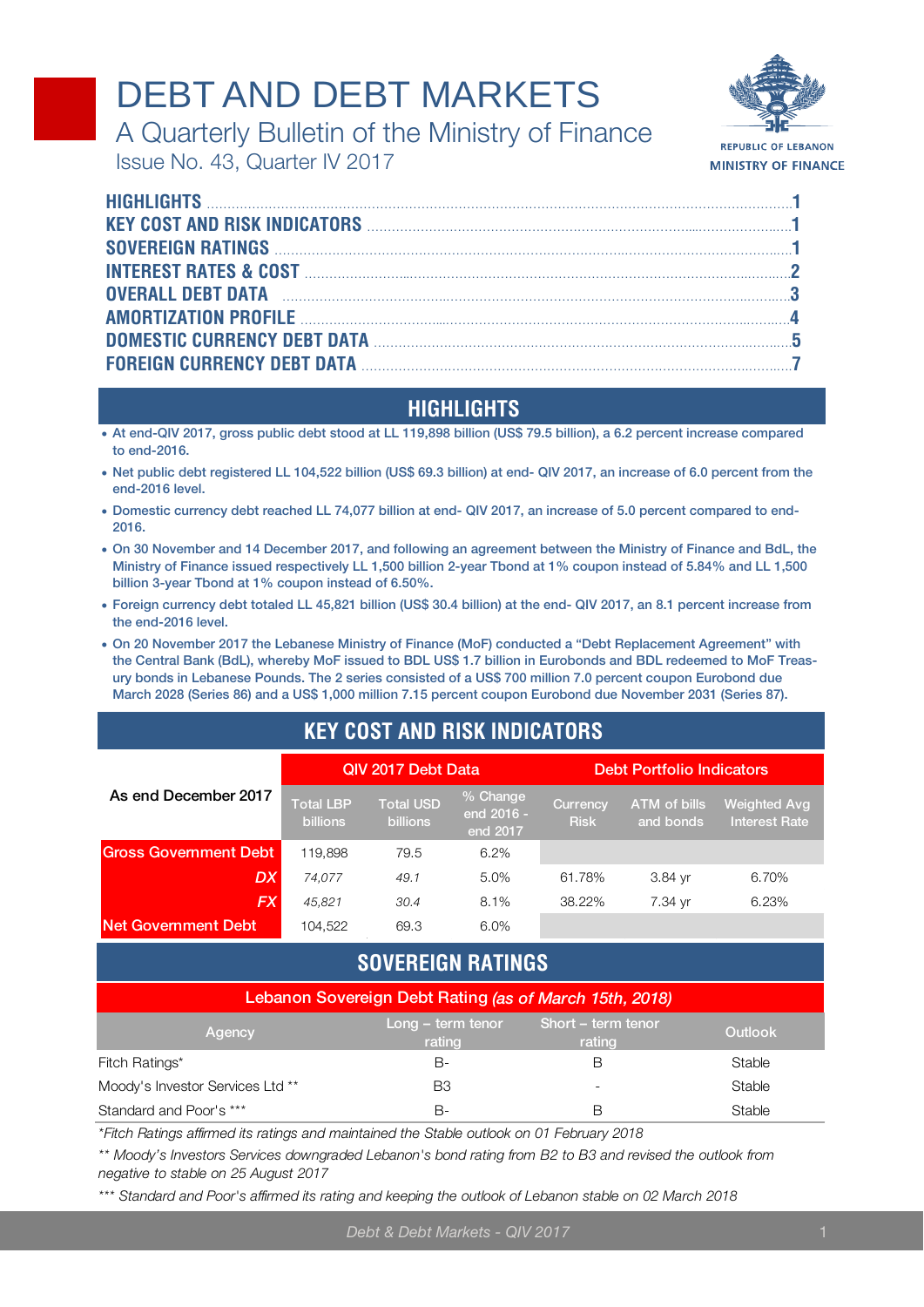## **INTEREST RATES & COST**





**During QIV 2017, primary market rates on DX Treasury bills and bonds issued remained unchanged compared to end 2016 levels. Eurobonds secondary levels as at 15 March 2018 have narrowed by 92 bps on average from the 20 November 2017 levels quoted in the QIII 2017 Debt & Debt Markets report.**



#### **Interest Payments As end of Period**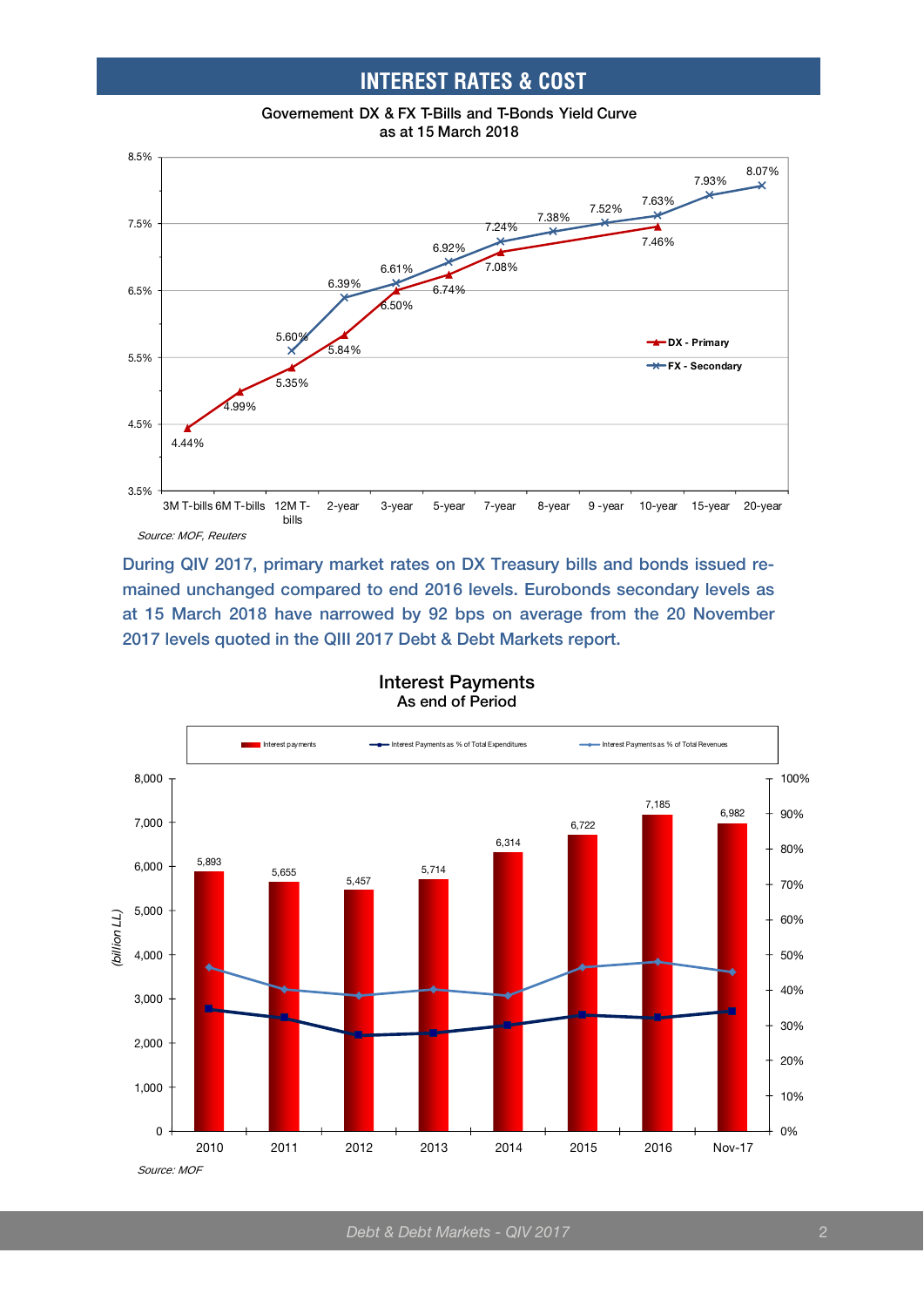## **OVERALL DEBT DATA**



#### Source: MOF, BDL

Notes:

1- Debt data may be subject to slight modification due to the revision of the Debt Management and Financial Analysis System (DMFAS).

2- GDP 2006-2015: Lebanese National Accounts - CAS revised estimates - Comments and Tables 2004-2015. Published in April 2017.

3- GDP 2016 using the IMF growth rate and deflator published on WEO - October 2017.

#### **Public Debt Table (1)** *(as of end-December 2017)*

| <b>Public Debt</b><br>(in LL billion)                    | <b>Dec-10</b> | <b>Dec-11</b> | $Dec-12$ | <b>Dec-13</b> | Dec-14  | <b>Dec-15</b> | Dec-16  | Dec-17  | Change<br>Dec 17 -<br><b>Dec 16</b> | % Change<br>Dec 17 -<br>Dec 16 |
|----------------------------------------------------------|---------------|---------------|----------|---------------|---------|---------------|---------|---------|-------------------------------------|--------------------------------|
| Gross Public Debt (A + B)                                | 79,325        | 80.937        | 86,974   | 95.712        | 100,364 | 106.031       | 112,910 | 119,898 | 6,988                               | 6.2%                           |
| A. Local currency debt                                   | 48,255        | 49.340        | 50.198   | 56,312        | 61.752  | 65.195        | 70,528  | 74.077  | 3,549                               | 5.0%                           |
| 1. Central Bank                                          | 13,130        | 15,974        | 14,649   | 16,761        | 19,454  | 23,907        | 30,150  | 35,580  | 5,430                               | 18.0%                          |
| 2. Commercial Banks (including REPOs)                    | 27,214        | 25,577        | 27.667   | 30,315        | 31,869  | 30,279        | 29,581  | 27,756  | (1,825)                             | $-6.2%$                        |
| 3. Other local debt (T-bills)                            | 7,911         | 7,789         | 7,882    | 9,236         | 10,429  | 11,009        | 10,797  | 10,741  | (56)                                | $-0.5%$                        |
| o/w Public entities                                      | 6,268         | 6,538         | 6.479    | 7,117         | 7,701   | 8,461         | 8,718   | 8,941   | 223                                 | 2.6%                           |
| o/w Contractor bonds                                     |               | 41            | 134      | 134           | 180     | 180           | 139     | 166     | 27                                  | 19.4%                          |
| *Accrued interest included in debt                       | 867           | 788           | 789      | 877           | 1,029   | 997           | 1,098   | 1,159   | 61                                  | 5.6%                           |
| B. Foreign currency debt                                 | 31,070        | 31.597        | 36,776   | 39,400        | 38.612  | 40.836        | 42,382  | 45,821  | 3,439                               | 8.1%                           |
| Eurobonds<br>4.                                          | 26,738        | 27,490        | 32,789   | 35,533        | 34,850  | 37,561        | 39,240  | 42,339  | 3,099                               | 7.9%                           |
| Of which, Paris II at preferential rates <sup>(2)</sup>  | 3,677         | 3,161         | 2,646    | 2,130         | 1,615   | 1,099         | 583     | 68      | (516)                               | $-88.4%$                       |
| Of which, Paris III at preferential rates <sup>(3)</sup> | 709           | 663           | 317      | 271           | 226     | 181           | 136     |         | (136)                               | $-100.0%$                      |
| Of which, market-issued Eurobonds                        | 21,870        | 23,258        | 29,427   | 32,688        | 32,584  | 35,846        | 38,063  | 41,791  | 3,728                               | 9.8%                           |
| * Accrued Interest on Eurobonds                          | 483           | 407           | 400      | 444           | 425     | 435           | 458     | 480     | 22                                  | 4.8%                           |
| 5.<br>Loans                                              | 4,265         | 4,033         | 3,884    | 3.738         | 3,648   | 3,207         | 3,079   | 3,449   | 370                                 | 12.0%                          |
| 5.1 Paris II Ioans                                       | 460           | 351           | 279      | 208           | 128     | 83            | 48      | 18      | (30)                                | $-62.5%$                       |
| 5.2 Paris III loans <sup>(4)</sup>                       | 1,147         | 1,060         | 997      | 915           | 760     | 629           | 525     | 452     | (73)                                | $-13.8%$                       |
| 5.3 Bilateral loans (non-Paris II and III)               | 736           | 787           | 841      | 827           | 1,200   | 1,054         | 953     | 934     | (20)                                | $-2.0%$                        |
| 5.4 Multilateral loans (non-Paris II and III)            | 1,898         | 1,816         | 1,753    | 1,694         | 1,506   | 1,417         | 1,494   | 1,961   | 467                                 | 31.3%                          |
| Foreign Private Sector Loans<br>5.5                      | 24            | 18            | 14       | 94            | 54      | 24            | 59      | 84      | 25                                  | 42.4%                          |
| 6. Other debt                                            | 67            | 74            | 103      | 129           | 114     | 68            | 63      | 33      | (30)                                | 47.6%                          |
| 6.1 Special Tbls in Foreign currency <sup>(5)</sup>      | 67            | 74            | 103      | 129           | 114     | 68            | 63      | 33      | (30)                                | $-47.6%$                       |
| Public sector deposits                                   | 11,419        | 10.984        | 12.916   | 15,495        | 13.965  | 13.227        | 14,268  | 15,376  | 1.108                               | 7.8%                           |
| Net debt                                                 | 67,906        | 69,953        | 74,058   | 80,217        | 86,399  | 92,804        | 98,642  | 104,522 | 5,880                               | 6.0%                           |
| Gross Market debt <sup>(6)</sup>                         | 51,301        | 50.585        | 59,014   | 65,789        | 67,774  | 69,200        | 70,303  | 71,944  | 1.641                               | 2.3%                           |
| % of total debt                                          | 64.7%         | 62.5%         | 67.9%    | 68.7%         | 67.5%   | 65.3%         | 62.3%   | 60.0%   | $-2.3%$                             | $-3.6%$                        |
| Source: MOF, BDL                                         |               |               |          |               |         |               |         |         |                                     |                                |

Notes:

(1) Due to revisions in the Debt Management and Financial Analysis System (DMFAS):

1- Debt data for December 2010 to December 2016 may be subject to slight modification.

<sup>(2)</sup> Paris II related Eurobonds including the outstanding of the Eurobond orginally issued at USD 1,870 billion to BDL in the context of Paris II conference.

(3) Issued to Malaysia as part of its Paris III contribution.

<sup>(4)</sup> IBRD loan, UAE loan and French loan of which the first tranche was received in February 2008 and the second tranche in September 2012

 $^{(5)}$  Special Tbs in Foreign currency (expropriation and contractor bonds).

<sup>(6)</sup> Gross market debt equals gross debt less the portfolios of the BDL, Public Entities, bilateral and multilateral loans, Paris II and Paris III related debt.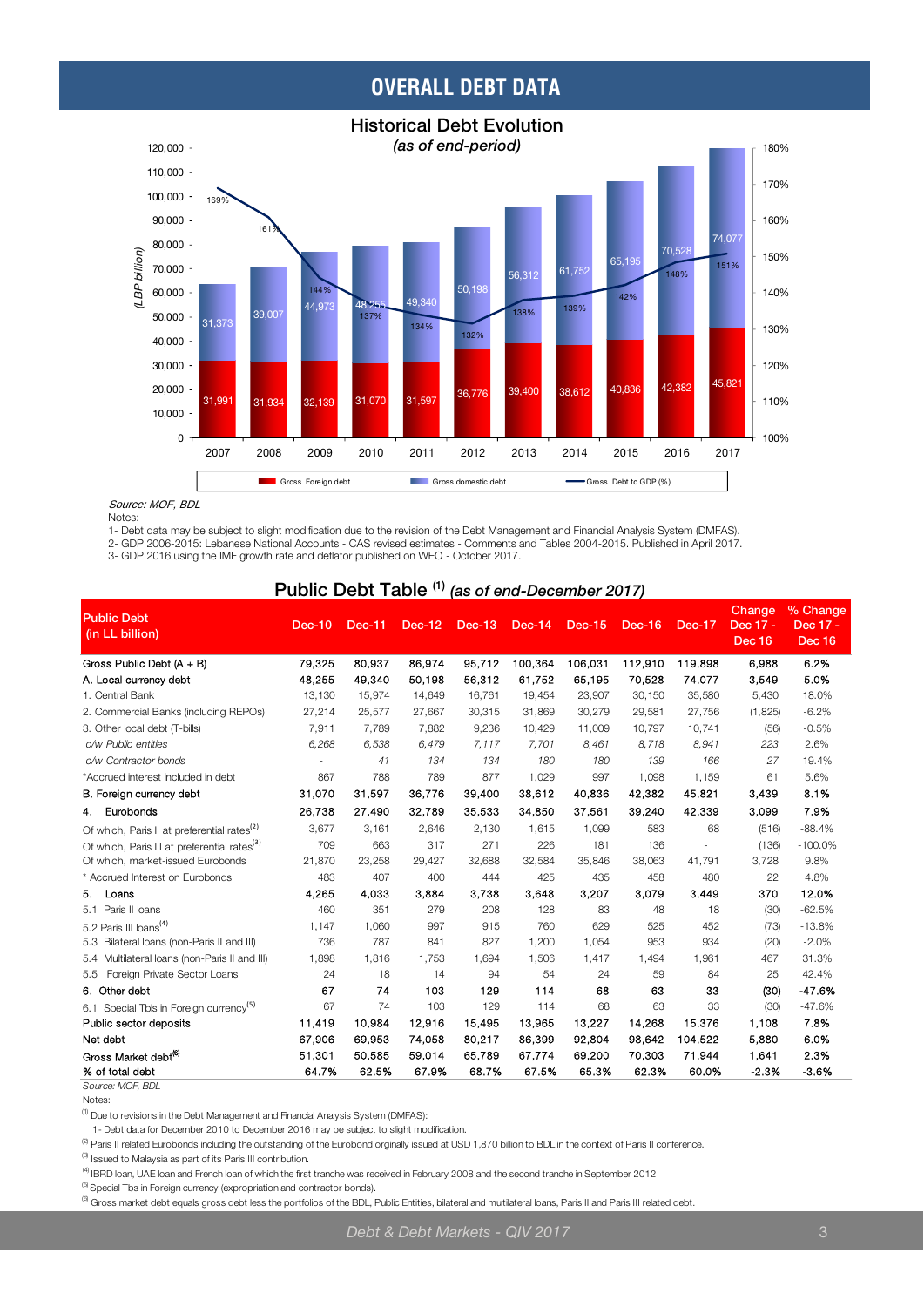## **AMORTIZATION PROFILE**







1,514

Coupon maturities **Principal maturities** 





 - 500 1,000 1,500 2,000 2,500 3,000 3,500 4,000 4,500 5,000

(USD million)

 $.85$ 

2,931 2,716

 $1.7<sup>4</sup>$ 

*Source: MOF, BDL*<br>Note : The data used for the amortization schedule is based on outstanding and not on committed amounts.

2,310 2,204

 $1,343$  1,223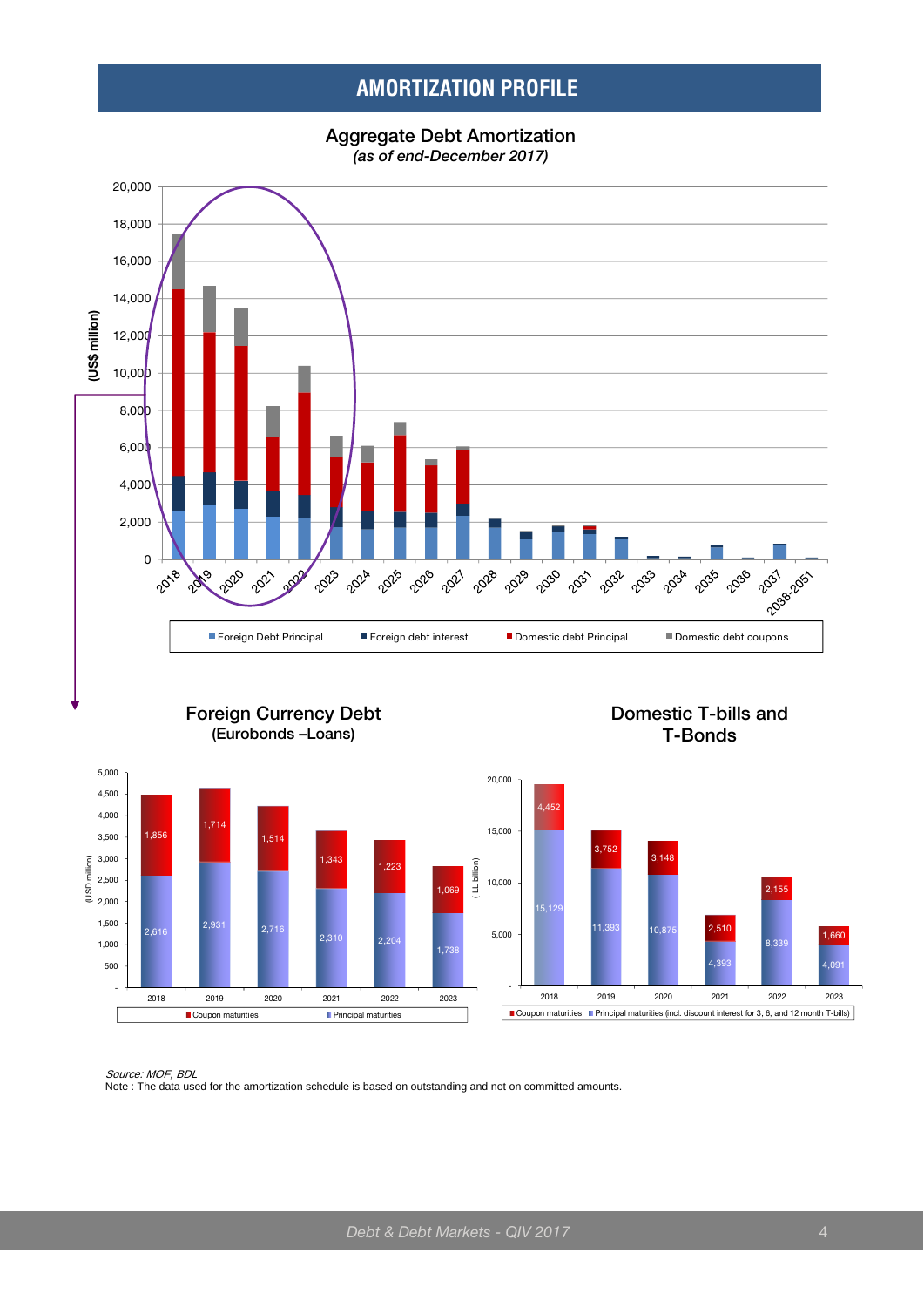## **DOMESTIC CURRENCY DEBT DATA**



## **Outstanding Domestic T-bills and Bonds by Tenor Type**

Source: MOF Notes:

1- Only treasury bills with maturities less than 24 months are issued at a discount to their face value.

2- The 5 YR bonds figure includes LL 166 billion contractor bonds issued in Jan 2014, Nov 2014, Jul 2016 and Jun 2017.



**Outstanding Domestic T-bills and Bonds by Investor Type**  *(as of end-period)* 

Notes: Central Bank figures include the amounts of repurchase agreements.

*Debt & Debt Markets - QIV 2017* 5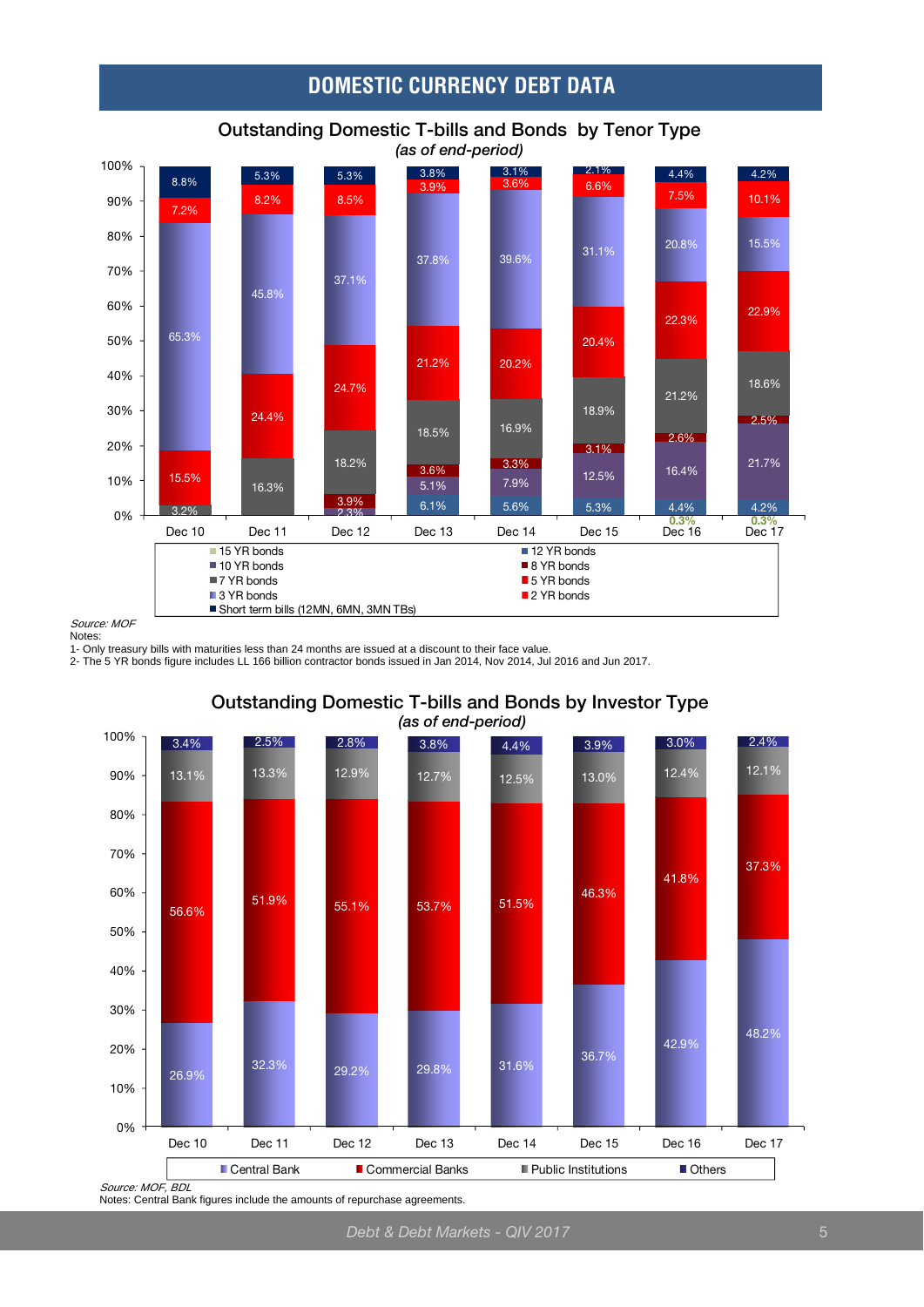## **DOMESTIC CURRENCY DEBT DATA**

#### **T-Bills and Bonds Subscription Results— QIV 2017**

#### **Weekly Issued Amounts QIV 2017 Subscription Results**

|                   |                                     |                          |                 |                          | <b>Categories</b>        |                          |                          |                          |              |  |  |  |  |
|-------------------|-------------------------------------|--------------------------|-----------------|--------------------------|--------------------------|--------------------------|--------------------------|--------------------------|--------------|--|--|--|--|
| Date              | <b>Nominal Value - LBP Billions</b> |                          |                 |                          |                          |                          |                          |                          |              |  |  |  |  |
|                   | 3 Mn                                |                          | 6 Mn 12 Mn 2 Yr |                          | 3Yr                      | 5Yr                      | 7 Yr                     | 10Yr                     | <b>Total</b> |  |  |  |  |
| QI-2017           | 389                                 | 377                      | 350             | 938                      | 868                      | 2,550                    | 499                      | 773                      | 6,745        |  |  |  |  |
| QII-2017          | 253                                 | 264                      | 425             | 633                      | 442                      | 606                      | 346                      | 691                      | 3,661        |  |  |  |  |
| QIII-2017         | 648                                 | 673                      | 539             | 1,103                    | 1,091                    | 782                      | 721                      | 1,382                    | 6,939        |  |  |  |  |
| 05-10-17          | 20                                  | $\sim$                   | 132             | $\overline{\phantom{a}}$ | $\sim$                   | 401                      | $\sim$                   | $\overline{\phantom{a}}$ | 553          |  |  |  |  |
| $12 - 10 - 17$    | $\omega_{\rm c}$                    | 82                       | $\sim$          |                          | 521                      | $\sim$                   | 350                      |                          | 954          |  |  |  |  |
| 19-10-17          | 20                                  | $\sim$                   | 132             | $\frac{1}{2}$            | $\blacksquare$           | 401                      | ÷,                       | $\overline{\phantom{a}}$ | 553          |  |  |  |  |
| $26 - 10 - 17$    | $\omega$                            | 83                       | $\omega$        | 401                      | L.                       | $\sim$                   | ä,                       | 481                      | 965          |  |  |  |  |
| $02 - 11 - 17$    | 20                                  | $\sim$                   | 132             | $\sim$                   | $\blacksquare$           | 401                      | $\overline{\phantom{a}}$ | $\overline{\phantom{a}}$ | 553          |  |  |  |  |
| $09 - 11 - 17$    | ÷.                                  | 26                       | $\sim$          | $\overline{\phantom{a}}$ | 400                      | $\overline{\phantom{a}}$ | 201                      | $\overline{\phantom{a}}$ | 627          |  |  |  |  |
| $16 - 11 - 17$    | 9                                   | $\equiv$                 | 48              | ÷.                       | $\blacksquare$           | 100                      | $\frac{1}{2}$            | Ξ.                       | 157          |  |  |  |  |
| $23 - 11 - 17$    | $\omega_{\rm c}$                    | 21                       | $\omega$        | 65                       | $\blacksquare$           | $\omega$                 | ÷.                       | 451                      | 537          |  |  |  |  |
| $30 - 11 - 17$    | 20                                  | $\sim$                   | 105             | 1,500                    | $\sim$                   | 100                      | $\overline{\phantom{a}}$ | $\overline{\phantom{a}}$ | 1726         |  |  |  |  |
| $07 - 12 - 17$    | $\sim$                              | 21                       | $\equiv$        | $\overline{\phantom{a}}$ | 401                      | $\blacksquare$           | 185                      | $\overline{\phantom{a}}$ | 607          |  |  |  |  |
| 14-12-17          | 20                                  | $\equiv$                 | 106             | $\overline{\phantom{a}}$ | 1,500                    | 100                      | $\overline{\phantom{a}}$ | $\frac{1}{2}$            | 1726         |  |  |  |  |
| $21 - 12 - 17$    | $\sim$                              | 21                       | $\sim$          | 66                       | $\sim$                   | $\sim$                   | $\overline{\phantom{a}}$ | 601                      | 688          |  |  |  |  |
| $28 - 12 - 17$    | 20                                  | $\overline{\phantom{a}}$ | 105             | $\overline{\phantom{a}}$ | $\overline{\phantom{a}}$ | 100                      | $\overline{\phantom{a}}$ | $\sim$                   | 226          |  |  |  |  |
| <b>Total QIV</b>  | 130                                 | 253                      | 760             | 2,032                    | 2,823                    | 1,603                    | 737                      | 1,533                    | 9,872        |  |  |  |  |
| Grand Total 1.421 |                                     | 1,567                    | 2,073           | 4.706                    | 5,225                    | 5,542                    | 2,303                    | 4.379                    | 27,216       |  |  |  |  |

**On yearly basis the largest subscriber in DX Treasury bills and bonds were the banks reaching 42.6 percent of the total subscriptions. BdL share stood at 36.8 percent and the Public institutions share amounted to 17.3 percent of total year subscriptions.**



**Year 2017 Subscription Results by Holder** 



#### **Domestic Treasury Bills & Bonds Auction Calendar QII 2018**

|                     |                |    | April |    |           |     |    | May |              |    |    | June |    |           |
|---------------------|----------------|----|-------|----|-----------|-----|----|-----|--------------|----|----|------|----|-----------|
| <b>Auction Date</b> |                | 8  | 15    | 22 | 29        | 15) | 12 | 19  | 26           | Æу | 12 | 19   | 26 |           |
| <b>Issue Date</b>   | $\overline{4}$ | 11 | 18    | 25 | $01$ -Feb | 8   | 15 | 22  | 43160        | 8  | 15 | 22   | 29 | Frequency |
| 3 M                 | x              |    | x     |    | x         |     | x  |     | x            |    | x  |      | x  |           |
| 6 M                 |                | x  |       | x  |           | x   |    | x   |              | X  |    | x    |    | 6         |
| 12 M                | $\mathbf{x}$   |    | x     |    | x         |     | x  |     | $\mathbf{x}$ |    | x  |      | x  |           |
| 2Y                  |                | x  |       |    |           | x   |    |     |              | x  |    |      |    | 3         |
| 3Y                  |                |    |       | х  |           |     |    | х   |              |    |    | x    |    | 3         |
| 5Y                  | x              |    | x     |    | x         |     | x  |     | х            |    | х  |      | x  |           |
| <b>7Y</b>           |                |    |       | x  |           |     |    | х   |              |    |    | x    |    | з         |
| 10Y                 |                | х  |       |    |           | х   |    |     |              | х  |    |      |    | 3         |

**\*Auctions falling on holidays will be rescheduled accordingly.**

Source: MOF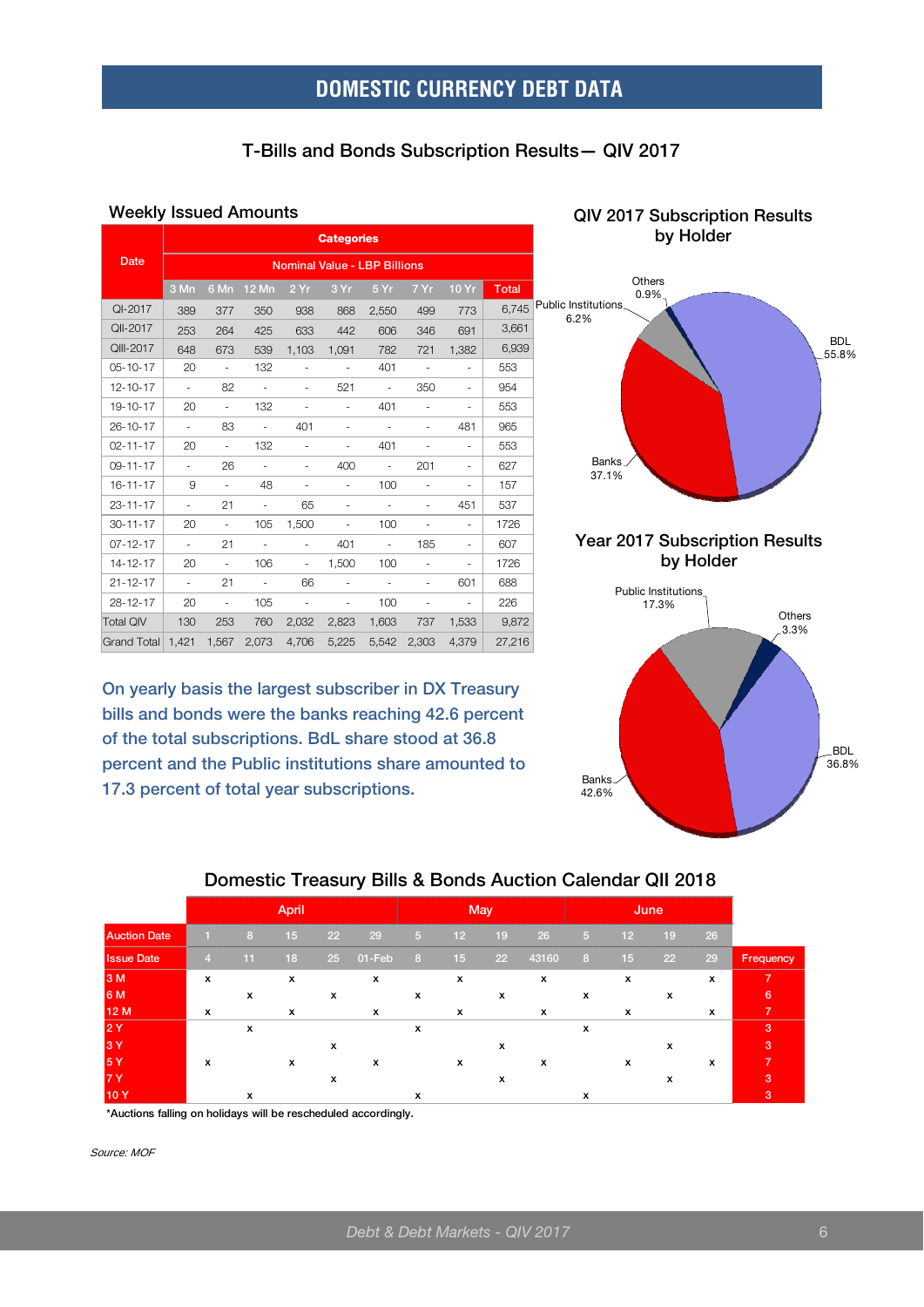## **FOREIGN CURRENCY DEBT DATA**

**Bilateral and Multilateral Loans**  *(as of end-December 2017)* 



**The gross outstanding debt comprises less than 3% of loans in foreign currency amounting to LBP 3,449 billion, which is mostly for project financing.** 



**Yields for Republic of Lebanon Eurobonds and Comparables** 

*Debt & Debt Markets - QIV 2017* 7